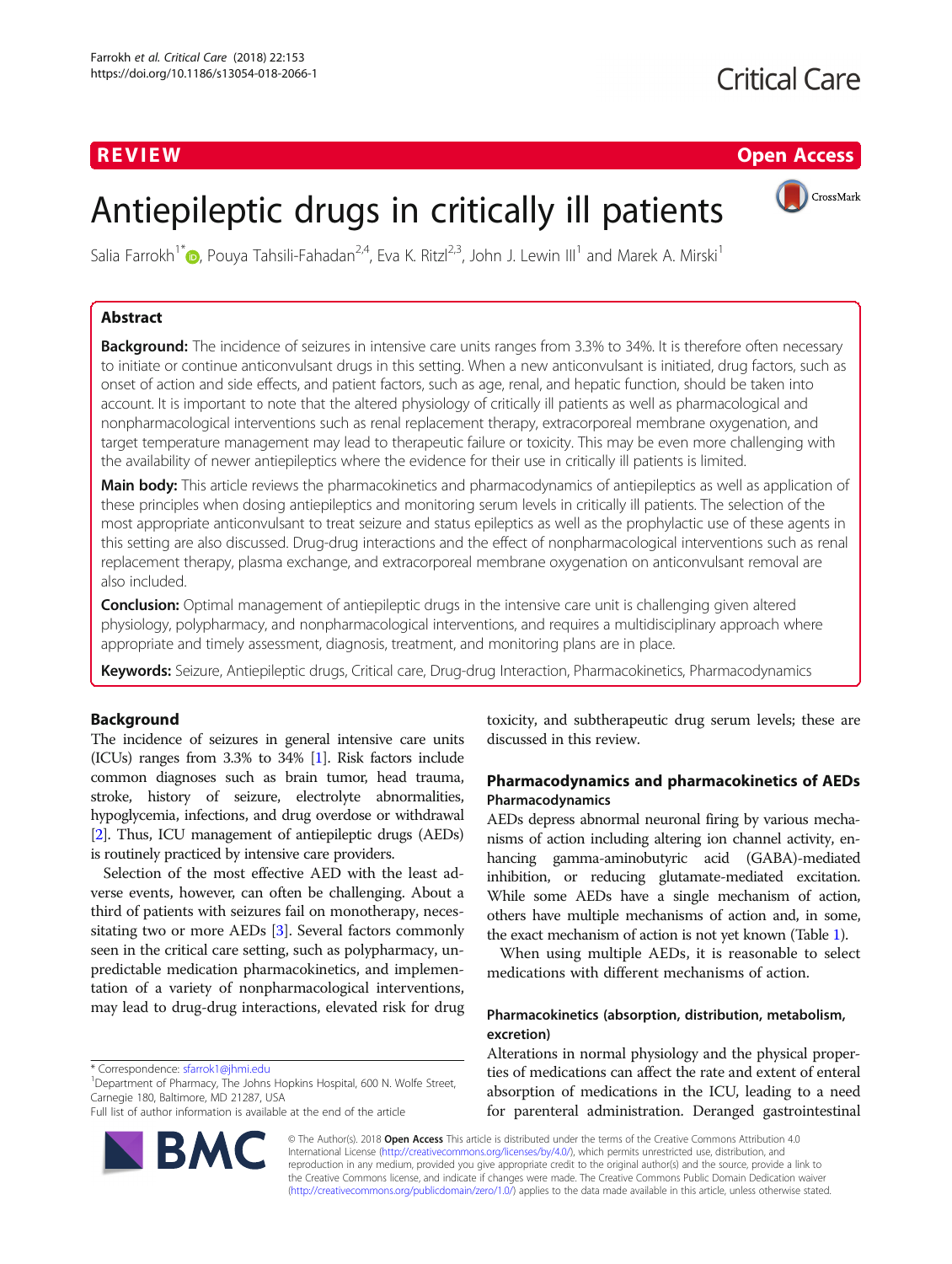<span id="page-1-0"></span>Table 1 Mechanism of action of antiepileptic drugs [[113](#page-11-0)]

| Antiepileptic drug agent   | Presumed mechanism of action                                                                             |
|----------------------------|----------------------------------------------------------------------------------------------------------|
| <b>Brivaracetam</b>        | SV <sub>2</sub> A modulation                                                                             |
| Carbamazepine              | Na <sup>+</sup> channel blockade                                                                         |
| Clobazam                   | GABA potentiation                                                                                        |
| Clonazapam                 | GABA potentiation                                                                                        |
| Diazepam                   | GABA potentiation                                                                                        |
| Fosphenytoin/<br>phenytoin | Na <sup>+</sup> channel blockade                                                                         |
| Lacosamide                 | Enhanced slow inactivation of voltage-gated<br>Na <sup>+</sup> channels                                  |
| Lamotrigine                | Na <sup>+</sup> channel blockade                                                                         |
| I evetiracetam             | SV <sub>2</sub> A modulation                                                                             |
| Lorazepam                  | GABA potentiation                                                                                        |
| Midazolam                  | GABA potentiation                                                                                        |
| Oxcarbazepine              | Na <sup>+</sup> channel blockade                                                                         |
| Pentobarbital              | GABA potentiation                                                                                        |
| Perampanel                 | AMPA glutamate receptor antagonist                                                                       |
| Phenobarbital              | GABA potentiation                                                                                        |
| Topiramate                 | Na <sup>+</sup> channel blockade, GABA potentiation,<br>AMPA/Kainate glutamate antagonist                |
| Valproic acid              | GABA potentiation, glutamate (NMDA)<br>inhibition, sodium channel and T-type calcium<br>channel blockade |
| Zonisamide                 | $Na+$ and $Ca2+$ channel blockade                                                                        |

AMPA, alpha-amino-3-hydroxy-5-methyl-4-isoxazolepropionic acid, GABA gamma-aminobutyric acid, NMDA, N-methyl-D-aspartate, SV2A synaptic vesicle glycoprotein 2A

absorption may be expected in circumstances of decreased blood flow, intestinal atrophy, dysmotility, and interactions with enteral nutrition. Pharmacokinetic parameters of selected AEDs, including their oral bioavailability, are summarized in Table [2.](#page-2-0)

Changes in serum pH as well as both respiratory and renal failure affect the ionized state of many drugs, affecting their penetration across lipophilic-based membranes such as the blood-brain barrier. Bioavailability of active drugs is also affected by alterations in volume of distribution for hydrophilic medications, while hypoalbuminemia increases the unbound (free) fraction of highly albumin-bound medications.

Although drugs are commonly metabolized to less active compounds, prodrugs such as oxcarbazepine and fosphenytoin must be metabolized into their active forms carbamazepine and phenytoin, respectively. Drug metabolism generally occurs in two phases. Phase I involves nonsynthetic reactions to form a modified group. A cytochrome P450 (CYP450) enzyme is frequently involved in such oxidative reactions. Phase II involves synthetic reactions to conjugate the metabolite with an endogenous substance. Metabolism for most anticonvulsants occurs primarily in the liver and is dependent on hepatic blood flow, enzyme activity, and protein binding. Although critical illness often inhibits the CYP450 isoenzymes, drug metabolism may be enhanced over several days as in the cases of pentobarbital and phenytoin, resulting in potential subtherapeutic concentrations [\[4](#page-9-0)–[6\]](#page-9-0). Induced hypothermia will also reduce the systemic clearance of many medications mediated by CYP450 (such as phenytoin or propofol), between 7 and 22% for every degree of Celsius below 37 [\[7](#page-9-0)].

Regardless of the route of administration, renal elimination of parent drugs or metabolites is the primary excretory pathway for most drugs. For patients on renal replacement therapy (RRT), the type of dialysis that is performed and the frequency/duration should also be considered (see section 8, special therapeutic considerations).

# Dosing and therapeutic drug monitoring in the ICU setting

Dosing of AEDs should be individualized to achieve seizure control with minimal adverse effects. The 1-h postloading dose is commonly recommended as a time to measure peak serum concentration. Pharmacokinetic alterations are frequently observed in critically ill patients; hence, frequent therapeutic drug monitoring (TDM) may be required. Basic dosing and TDM recommendations for AEDs commonly used in the ICU are summarized below and in Table [3.](#page-3-0)

#### Phenytoin/fosphenytoin

Phenytoin has an average half-life of 24 h, but this ranges from 7 to 40 h, increasing with dose escalation due to its nonlinear kinetics [\[8](#page-9-0)]. Phenytoin is insoluble in water and is dissolved in a basic solution including ethylene glycol, the mixture being linked to tissue necrosis ("purple hand syndrome") if extravasated [[9\]](#page-9-0). Fosphenytoin, the prodrug of phenytoin, is water soluble and hence free of the toxic emulsion. This difference in solubility allows intramuscular and faster intravenous administration of fosphenytoin, but the need for plasma conversion to the active drug (phenytoin) results in a comparable time to peak plasma levels when compared with phenytoin administration itself [[10](#page-9-0)].

Because phenytoin follows nonlinear or saturable metabolism pharmacokinetics, it is possible to attain excessive concentrations much easier than medications that follow linear pharmacokinetics. Phenytoin TDM is therefore clinically important in the critically ill and should be followed closely.

At normal serum levels, patients may experience minor central nervous system depression and adverse effects such as nystagmus, drowsiness, or fatigue. Beyond the normal target range, ataxia, slurred speech, and incoordination often occurs. Drug-induced seizure activity has been reported at concentrations over 50– 60 μg/mL  $[8]$  $[8]$ .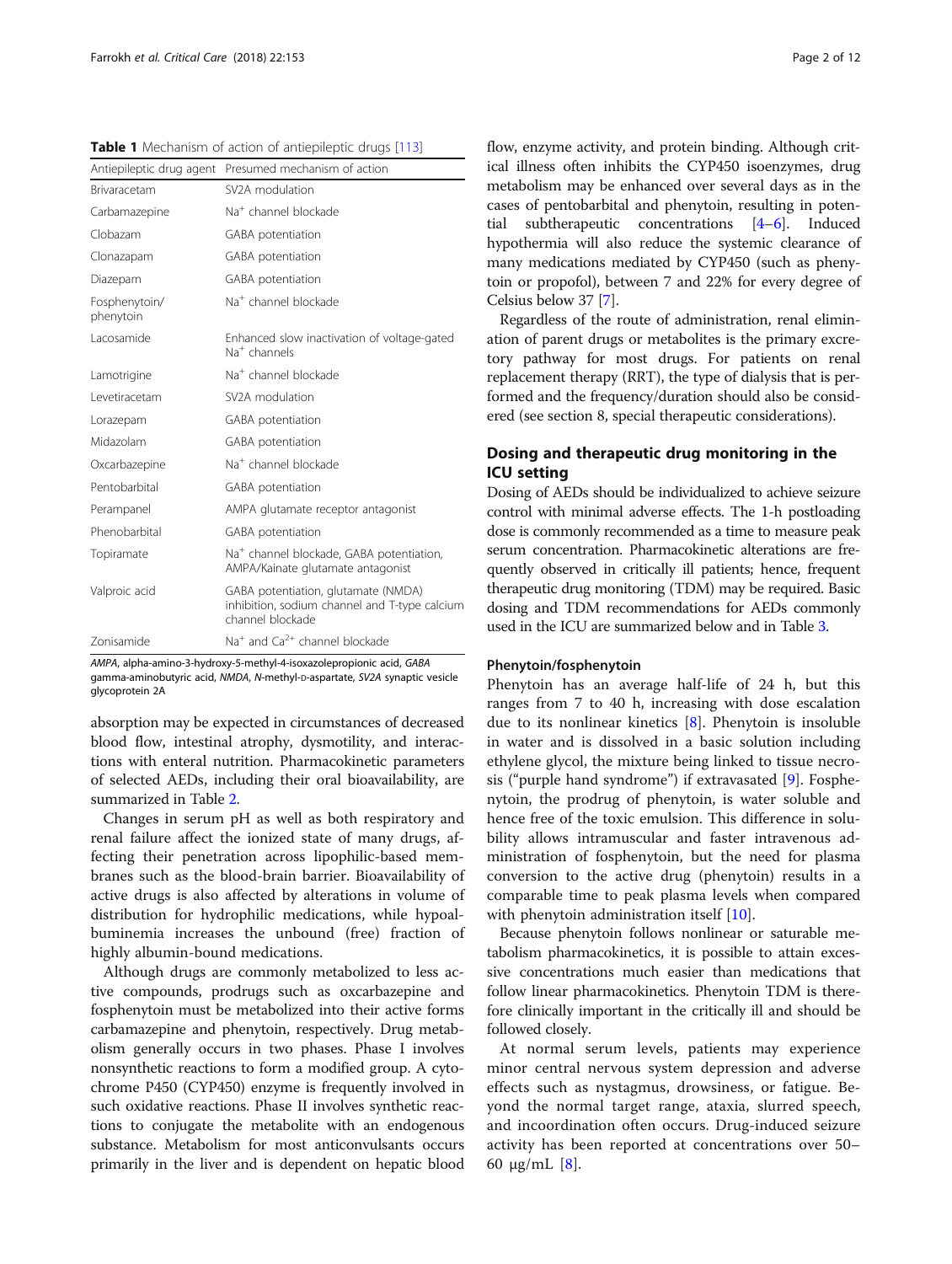| Antiepileptic<br>drug agent | $\mathbf{F}$ is produced and priditional and or different chapter of $\mathbf{F}$<br>Bioavailability (PO formulation) | Protein<br>binding | Half-life                                                                            | Metabolism                                                              | Elimination                          |
|-----------------------------|-----------------------------------------------------------------------------------------------------------------------|--------------------|--------------------------------------------------------------------------------------|-------------------------------------------------------------------------|--------------------------------------|
| Brivaracetam                | Almost completely absorbed                                                                                            | $≤$ 20%            | $\sim$ 9 h                                                                           | Hydrolysis (primary route)<br>CYP2C19                                   | $\geq$ 95% renally                   |
| Carbamazepine               | 75-85%<br>Total daily intravenous dose should be<br>equivalent to 70% of previous total daily oral<br>dose            | 75-95%             | Range: 30-60 h<br>After autoinduction:<br>$12 - 17h$                                 | > 90% by CYP3A4                                                         | 72% renally                          |
| Clobazam                    | 87%                                                                                                                   | 80-90%             | 36 to 42 h                                                                           | Hepatic via CYP3A4 and to 82% renally<br>a lesser extent via<br>CYP2C19 |                                      |
| Clonazapam                  | ~100%                                                                                                                 | $~1.85\%$          | $17 - 60h$                                                                           | Glucuronide and sulfate<br>conjugation                                  | < 2% renally as<br>unchanged<br>drug |
| Diazepam                    | >90%                                                                                                                  | 98%                | Parent drug: $\sim$ 60 to 72 h; CYP3A4 and 2C19<br>metabolite $\sim$ 152 to<br>174 h |                                                                         | Renally                              |
| Eslicarbazepine $>90\%$     |                                                                                                                       | < 40%              | $13 - 20h$                                                                           | Hydrolytic first-pass<br>metabolism                                     | 90% renally                          |
| Fosphenytoin                | 100% (intramuscular formulation)                                                                                      | 95-99%             | 12-28.9 h                                                                            | CYP2C9 CYP2C19                                                          | Renally                              |
| Lacosamide                  | 100%                                                                                                                  | < 15%              | 13h                                                                                  | CYP3A4, CYP2C9, CYP2C19                                                 | 95% renally                          |
| Lamotrigine                 | 98%                                                                                                                   | 55%                | 25-70 h                                                                              | Conjugation                                                             | 94% renally                          |
| Levetiracetam               | 100%                                                                                                                  | < 10%              | $6 - 8$ h                                                                            | Hydrolysis                                                              | 66% renally                          |
| Lorazepam                   | 90%                                                                                                                   | ~191%              | $12 - 18h$                                                                           | Conjugation                                                             | 88% renally                          |
| Midazolam                   |                                                                                                                       |                    |                                                                                      |                                                                         |                                      |
| Oxcarbazepine               | Readily absorbed                                                                                                      | 40%                | Active metabolite: 9-11 h                                                            | Glucoronidation                                                         | 95% renally                          |
| Pentobarbital               | $\equiv$                                                                                                              | 45% to<br>70%      | 15-50 h                                                                              | Hydroxylation and<br>glucuronidation                                    | < 1% renally as<br>unchanged<br>drug |
| Perampanel                  | Completely and rapidly absorbed                                                                                       | 95%                | $\sim$ 105 h                                                                         | CYP 3A4/5 primary;<br>lesser extent CYP 1A2/2B6                         | 22% renally                          |
| Phenytoin                   | 20-90%                                                                                                                | 90-95% 7-42 h      |                                                                                      | CYP2C9, 2C19 (major) and<br>3A4 (minor)                                 | < 5% renally as<br>unchanged<br>drug |
| Phenobarbital               | $\sim$ 95-100%                                                                                                        | 50%                | Longest half-life<br>46-136 h                                                        | CYP450 and UGT mediated                                                 | 25-50% renally                       |
| Topiramate                  | 80%                                                                                                                   | 15-41%             | IR: 21 h<br>ER: 31-56 h                                                              | No extensive metabolism                                                 | 70% renally                          |
| Valproic acid               | 90%                                                                                                                   | 80-90%             | 9–16 h                                                                               | CYPs 2C9, 2C19, 2A6, UGT-<br>glucuronidation                            | 70-80% renally                       |
| Zonisamide                  | Rapid and complete absorption                                                                                         | 40%                | $50 - 68$ h                                                                          | CYP 3A4                                                                 | 60% renally                          |

<span id="page-2-0"></span>Table 2 Bioavailability and pharmacokinetic data of antiepileptic drugs [[113\]](#page-11-0)

CYP Cytochrome, ER Extended Release, IR Immediate Release, PO By mouth, UGT Uridine diphosphate-glucuronyltransferase

Typically, protein binding accounts for 90% of total plasma concentrations, hence the therapeutic range for unbound phenytoin (free) concentrations is 1–2 μg/mL. In patients suspected of having altered drug plasma protein binding, monitoring of free phenytoin serum concentration is of value.

# Valproic acid

Although the accepted therapeutic range for total valproic acid concentration for seizure therapeutics is 50– 100 μg/mL, levels up to 175 μg/mL have been suggested in cases of refractory status epilepticus (SE) cases.

Concentration-related side effects include ataxia, lethargy, tremor, and coma [[11\]](#page-9-0). The common adverse effects—thrombocytopenia and hyperammonemia (via carnitine depletion)—can often be limited by dose reduction and by carnitine replacement in the latter condition. Due to significant interpatient differences in valproic acid metabolism, there is a poor correlation between valproic acid dose and total serum concentrations [[11,](#page-9-0) [12\]](#page-9-0).

Valproic acid is highly (90–95%) protein bound and is saturable within the therapeutic range which results in higher unbound fractions at higher concentrations.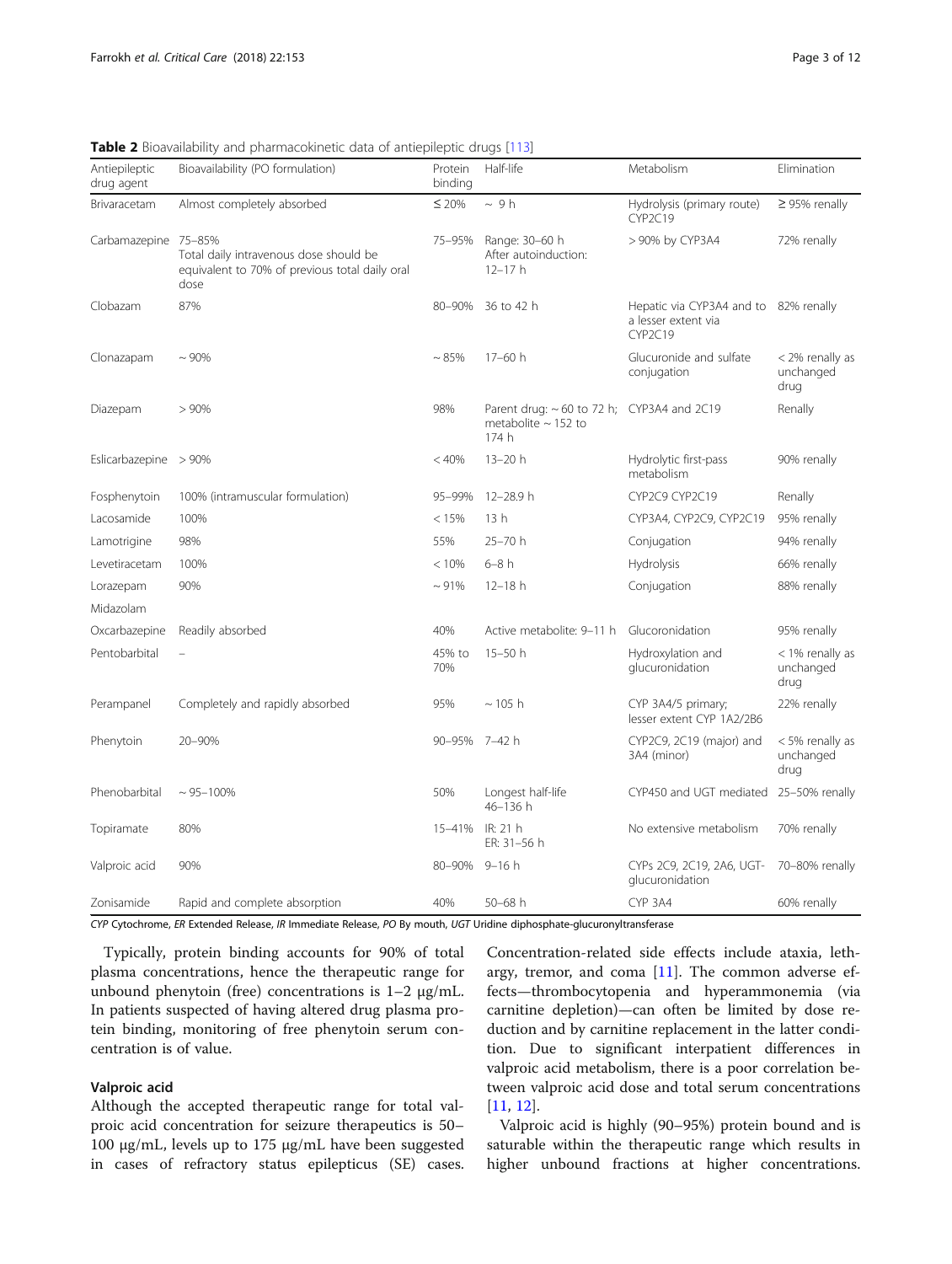Phenytoin Load: 15–20 mg/kg Maintenance: 4–6 mg/kg/day

Antiepileptic drug

| Dose                                               | Therapeutic<br>drug level to<br>treat epilepsy<br>$(\mu q/mL)$ | Monitoring                                                                                                                                                                                                                             | TDM clinical pearls                                                                                                                                                                                                  |
|----------------------------------------------------|----------------------------------------------------------------|----------------------------------------------------------------------------------------------------------------------------------------------------------------------------------------------------------------------------------------|----------------------------------------------------------------------------------------------------------------------------------------------------------------------------------------------------------------------|
| Load: 15–20 mg/kg<br>Maintenance:<br>4–6 mg/kg/day | $10 - 20$                                                      | 1 h postload or<br>$\sim$ 7-10 days after initiation of maintenance<br>dose (may check earlier within 2-3 days in<br>seizing patients to ensure their metabolism is<br>not significantly different from average patient<br>population) | At total concentrations $>$ 20 $\mu$ g/mL,<br>nystagmus may occur.<br>In concentrations $>$ 30 $\mu$ g/mL, ataxia,<br>slurred speech, and incoordination<br>can be observed.<br>If total concentrations are above 40 |

<span id="page-3-0"></span>Table 3 Dosing and monitoring of com-

|               |                                                                                                                                                             |                                                                    | not significantly different from average patient<br>population)                  | can be observed.<br>If total concentrations are above 40<br>µg/mL, coma is possible.<br>At concentrations $> 50-60$ µg/m drug<br>induced seizures may occur                                                                                                                                                               |
|---------------|-------------------------------------------------------------------------------------------------------------------------------------------------------------|--------------------------------------------------------------------|----------------------------------------------------------------------------------|---------------------------------------------------------------------------------------------------------------------------------------------------------------------------------------------------------------------------------------------------------------------------------------------------------------------------|
| Valproic acid | Load: 20-40 mg/kg<br>Maintenance:<br>10-15 mg/kg/day                                                                                                        | 50-100 (levels<br>as high as 175<br>are used in RSE)               | 1 h postload or<br>2-4 days after initiation of maintenance dose                 | At total concentrations $> 75 \mu$ g/mL<br>lethargy and ataxia may occur.<br>In concentrations $> 100$ $\mu$ g/mL tremor<br>is observed. Coma may occur if total<br>serum concentrations are above 175<br>$\mu q/mL$ .<br>Thrombocytopenia is a dose-related<br>side effect that can be limited by re-<br>ducing the dose |
|               | Phenobarbital Load: 20 mg/kg<br>Maintenance: 1.5-2 mg/<br>kg/day<br>(dose adjustment may be<br>required in liver<br>impairment due to<br>reduced clearance) | 15-40 (higher<br>levels may be<br>utilized in RSE)                 | 1 h postload or<br>4-7 days after initiation of maintenance dose                 | CNS depression is a dose-related side<br>effect. In concentrations $> 60 \mu q/mL$<br>respiratory depression may occur                                                                                                                                                                                                    |
| Pentobarbital | Load: $5-15$ mg/kg<br>Maintenance: 0.5-5 mg/<br>kg/h                                                                                                        | 1-5 (rarely used<br>to assess clinical<br>efficacy or<br>toxicity) | May be used after discontinuation to monitor<br>the residual effects of the drug | Drug levels have not been correlated<br>with electroencephalography<br>CNS depression, respiratory<br>depression, and hemodynamic<br>instability are dose-related side effects                                                                                                                                            |

CNS central nervous system, RSE Refractory Status Epilepticus, TDM therapeutic drug monitoring

Although not often monitored, a therapeutic free valproic acid range of 2.5–10 μg/mL can be used as an initial guide [[11](#page-9-0)].

# Phenobarbital

Phenobarbital has a long half-life of approximately 100 h, which limits its use when short-term AED use is desired. As with other AEDs, treatment of SE in particular may require higher than normal dosing, and this may reach upwards of even 10 mg/kg/day (serum levels of  $> 100 \mu g/mL$ ) with solid efficacy demonstrated [[13](#page-9-0)]. Concentration-related adverse effects of phenobarbital are sedation, confusion, and lethargy, with high doses leading to obtundation and respiratory depression [\[14\]](#page-9-0). As phenobarbital is only about 50% protein-bound, free drug monitoring is not warranted. However, in severe hepatic impairment (Child-Pugh score > 8) a decrease of 25–50% in the initial daily maintenance dose may be required [\[15](#page-9-0)].

### Pentobarbital

Pentobarbital is often used in the ICU setting to treat SE or elevated intracranial pressure. Initiation of pentobarbital involves sequential bolus doses followed by a

continuous infusion [\[16](#page-9-0), [17\]](#page-9-0). The average half-life of pentobarbital in adults is reported to be about 22 h and it is 20–45% protein-bound. Serum pentobarbital TDM (reference range is  $1-5 \mu g/mL$ ) is of limited utility in determining treatment clinical response or toxicity; the direct measure of intracranial pressure (ICP) control or inducement of "burst suppression" by electroencephalography (EEG) are monitored instead. Serum concentrations, however, may be useful in assessing residual effects of pentobarbital-induced coma once discontinued [[18\]](#page-9-0).

#### Drug-drug interactions

# AED-AED drug interactions

Administration of multiple AEDs is common in the ICU to manage refractory seizures and SE. Satisfactory seizure control is not achieved in 30–40% of patients with monotherapy, making it necessary to use two or more AEDs [[19,](#page-9-0) [20](#page-9-0)]. Although synergistic anticonvulsant activity between medications may be desirable, concurrent use of multiple AEDs generally increases the risk of drug interactions. Table [4](#page-4-0) lists common AED-AED drug-drug interactions.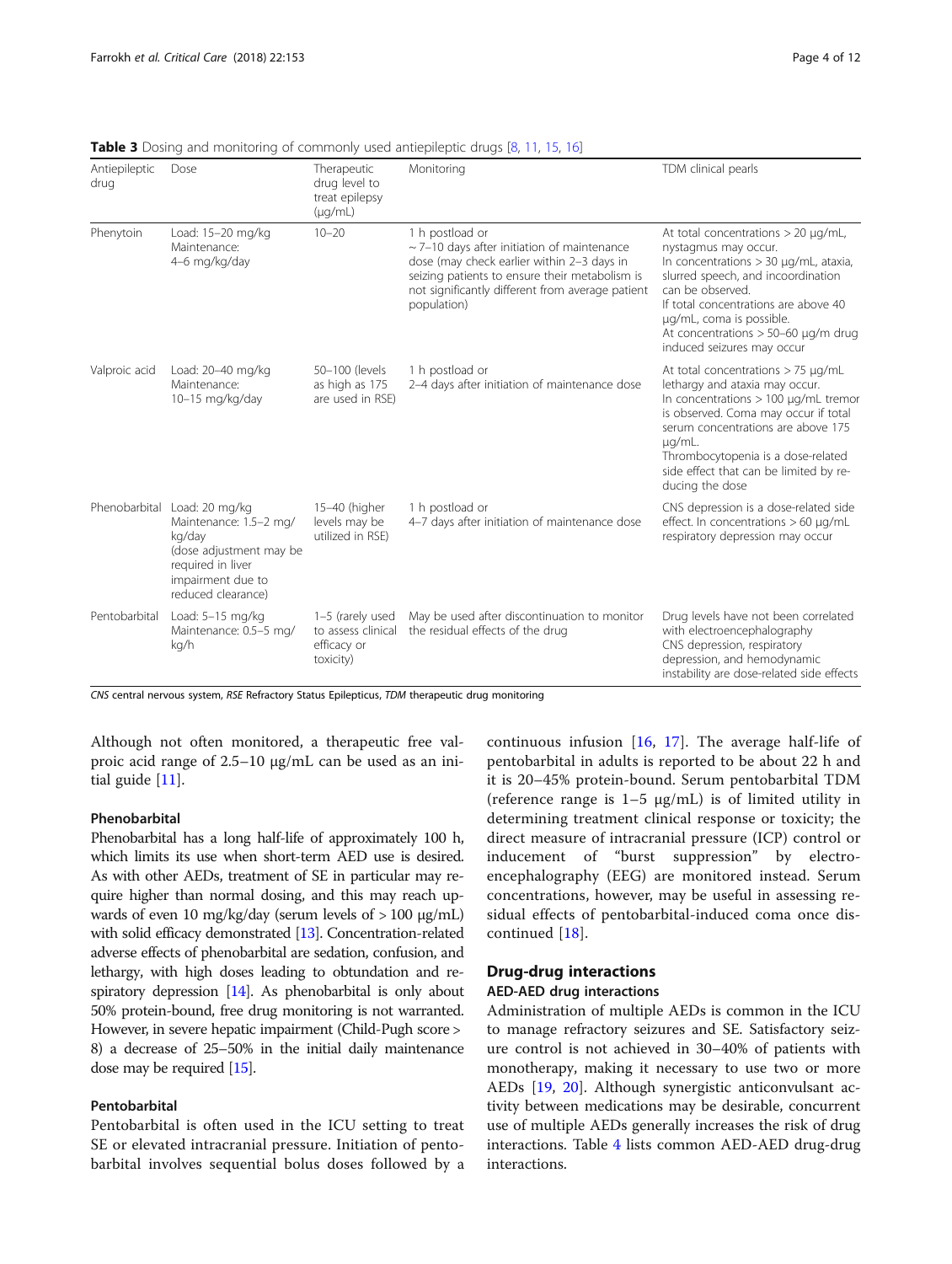<span id="page-4-0"></span>Table 4 AED-AED drug interactions [\[113](#page-11-0)-[116\]](#page-11-0)

|            | CBZ                       | <b>CNP</b>                                                                 | <b>DZP</b>       | LAC         | LAM         | MDZ              | OXZ         | PEN         | <b>PMP</b>       | PHB         | PHT         | PFL  | <b>TOP</b>  |
|------------|---------------------------|----------------------------------------------------------------------------|------------------|-------------|-------------|------------------|-------------|-------------|------------------|-------------|-------------|------|-------------|
| ZON        | <b>ĮZON</b>               |                                                                            |                  | <b>ĮLAC</b> |             |                  | <b>JZON</b> | <b>JZON</b> |                  | <b>ĮZON</b> | <b>ĮZON</b> |      | <b>ĮZON</b> |
|            | $\uparrow$ CBZ            |                                                                            |                  |             |             |                  |             |             |                  |             |             |      |             |
| VPA        | <b>ĮVPA</b>               | ? risk of absence seizures                                                 |                  |             | ↑ LAM       |                  | <b>LOXZ</b> |             | <b>TVPA</b>      | <b>TPHB</b> | <b>TPHT</b> | ↑PFL | <b>ĮVPA</b> |
|            | $\uparrow$ CBZ            |                                                                            |                  |             |             |                  |             |             |                  | <b>ĮVPA</b> | <b>ĮVPA</b> |      |             |
| <b>TOP</b> | <b>ĮVPA</b>               |                                                                            | $\uparrow$ DZP   |             |             | $\downarrow$ MDZ |             | <b>ĮTOP</b> | $\downarrow$ PMP | <b>ĮTOP</b> | ↑PHT        |      |             |
|            | <b>ĮTOP</b>               |                                                                            |                  |             |             |                  |             |             |                  |             | <b>ĮTOP</b> |      |             |
| PHT        | $\downarrow \uparrow$ CBZ |                                                                            | $\downarrow$ DZP | <b>JLAC</b> | <b>↓LAM</b> | <b>LMDZ</b>      |             | <b>ĮPEN</b> | <b>↓PMP</b>      | <b>ĮPHT</b> |             |      |             |
|            | <b>LTPHT</b>              |                                                                            |                  |             |             |                  |             |             |                  |             |             |      |             |
| PHB        | LCBZ                      |                                                                            | $\downarrow$ DZP |             | <b>↓LAM</b> | <b>JMDZ</b>      | <b>LOXZ</b> |             |                  |             |             |      |             |
| PEN        | LCBZ                      |                                                                            | $\downarrow$ DZP |             |             | <b>LMDZ</b>      |             |             |                  |             |             |      |             |
| OXZ        | LCBZ                      |                                                                            | ↑↓DZP            |             |             | $\downarrow$ MDZ |             |             |                  |             |             |      |             |
|            | $\downarrow$ OXZ          |                                                                            |                  |             |             |                  |             |             |                  |             |             |      |             |
| MDZ        | <b>LMDZ</b>               |                                                                            |                  |             |             |                  |             |             |                  |             |             |      |             |
| LAM        | <b>JLAM</b>               |                                                                            |                  |             |             |                  |             |             |                  |             |             |      |             |
| LAC        | <b>JLAC</b>               |                                                                            |                  |             |             |                  |             |             |                  |             |             |      |             |
| <b>DZP</b> | <b>LDZP</b>               |                                                                            |                  |             |             |                  |             |             |                  |             |             |      |             |
|            | $\uparrow$ CBZ            |                                                                            |                  |             |             |                  |             |             |                  |             |             |      |             |
| CNP        |                           |                                                                            |                  |             |             |                  |             |             |                  |             |             |      |             |
| <b>BRV</b> | <b>LBRV</b>               |                                                                            |                  |             |             |                  |             |             |                  |             |             |      |             |
|            |                           | t and Lindicate increased and decreased loyals and/or effects respectively |                  |             |             |                  |             |             |                  |             |             |      |             |

and decreased levels and/or effects, re

AED antiepileptic drug, CBZ carbamazepine, CNP clonazepam, GBT gabapentine, GTC generalized tonic-clonic, LAC lacosamide, LAM lamotrigine, LEV levetiracetam, OXZ oxcarbazepine, PMP perampanel, PHB phenobarbital, PHT phenytoin, PGB pregabalin, TOP topiramate, VPA valproic acid, ZON zonisamide

### AED-nonAED interactions

Interactions of AEDs with other agents is seen more frequently with drugs that are metabolized in the liver, and therefore are more common with older AEDs. Tables [5](#page-5-0) and [6](#page-5-0) describe AED-nonAED and nonAED-AED interactions.

#### Seizure prevention in the ICU

# Traumatic brain injury

The incidence of post-traumatic seizures accounts for 6% of overall symptomatic epilepsy [\[21](#page-9-0)–[23\]](#page-9-0) and is estimated to occur in up to 15% and 53% in civilian and military populations, respectively [\[24](#page-9-0), [25\]](#page-9-0). Clinical studies have divided post-traumatic seizures into either immediate  $( $24$  h)$ , early (within 1 week, with a seizure incidence of 2.1–16.9%), or late (with an incidence of 1.9% to  $>$  30.0%) [[22,](#page-9-0) [23,](#page-9-0) [26\]](#page-9-0)).

Early seizures occur in about 10–15% of patients not treated with anticonvulsants, and this incidence can be reduced to about 2–3% with the use of phenytoin [[27](#page-9-0)]. There is, however, little evidence that such use reduces the occurrence of late seizures or the incidence of death and neurologic disability [\[28\]](#page-9-0). It thus appears that anticonvulsants are suppressive during the early period following traumatic brain injury (TBI), but are not prophylactic for the time period beyond the first week. The American Academy of Neurology (AAN) [\[29](#page-9-0)] and the Brain Trauma Foundation [\[30\]](#page-9-0) advocate prophylactic use of AED only during the first 7 days after a head injury [[31](#page-9-0), [32](#page-9-0)]. Phenytoin has been shown to decrease the incidence of early post-traumatic seizures [\[30\]](#page-9-0) and to be more cost-effective than levetiracetam [[33](#page-9-0)]. Although levetiracetam was shown in small early studies to be as effective as phenytoin [[33](#page-9-0), [34\]](#page-9-0), there are recent data suggesting a lack of any prophylactic action in a comparative study of levetiracetam versus no prophylaxis [[35](#page-9-0)]. A trial that incorporated a blinded design and the use of continuous electroencephalography (cEEG) monitoring demonstrated no difference in early or late seizure incidence between drugs, but did favor levetiracetam over phenytoin in the 6-month Glasgow Outcome score measure [\[36\]](#page-9-0).

The use of valproic acid, as compared with phenytoin, failed to demonstrate benefit and its use correlated with higher mortality [[37\]](#page-9-0). However, a recent Cochrane analysis failed to discriminate between phenytoin and other anticonvulsants with regards to reduced incidence or mortality [\[37\]](#page-9-0).

# Ischemic stroke

Seizures following ischemic stroke occur within an incidence range of 4% to 14% [\[38](#page-9-0)–[40\]](#page-9-0). According to a large recent registry from France, early seizures are not associated with higher mortality or unfavorable outcomes at 1 month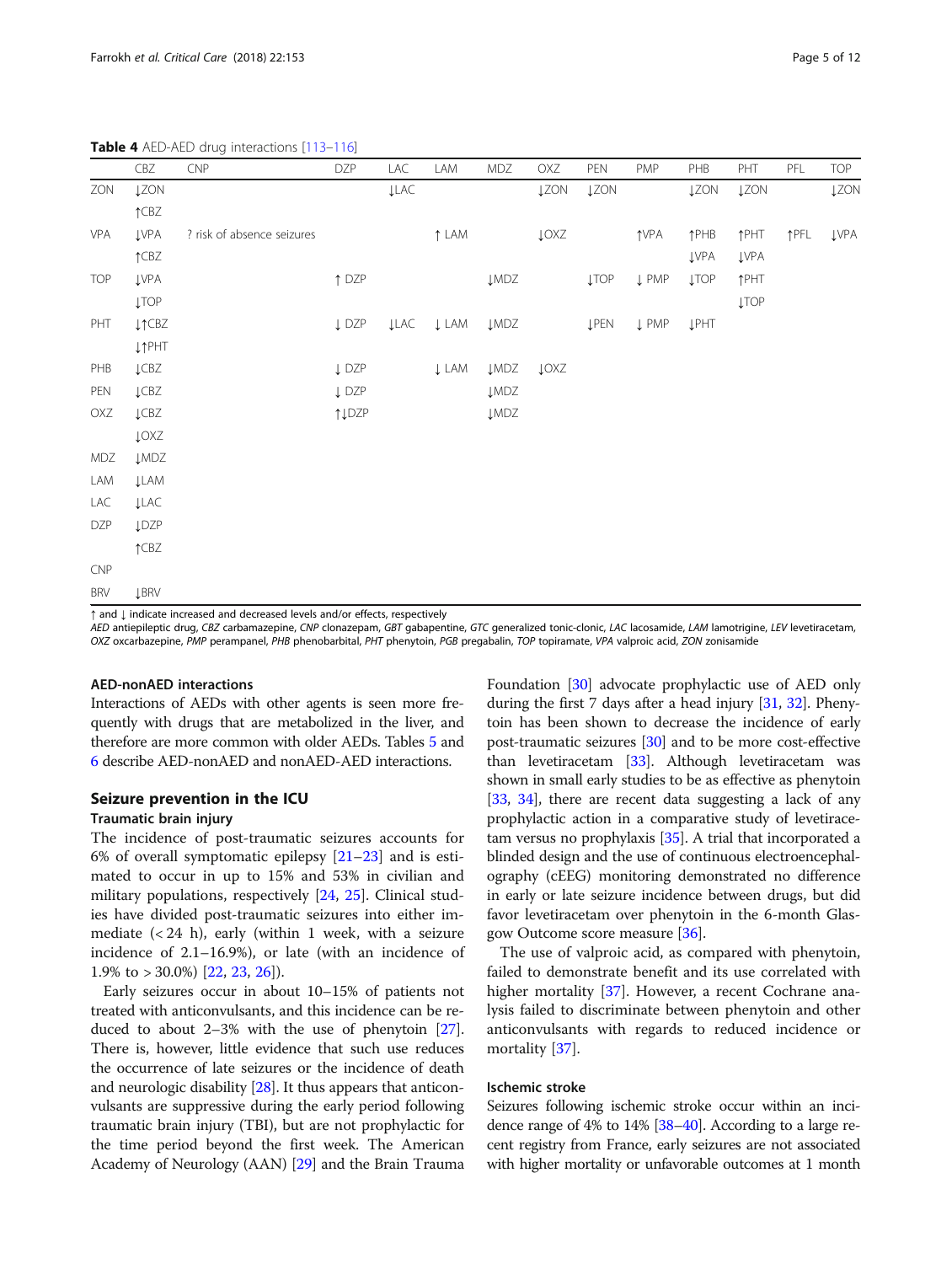<span id="page-5-0"></span>Table 5 Interaction of selected antiepileptic drugs with commonly used medications in the intensive care unit [\[113,](#page-11-0) [115](#page-11-0), [117](#page-11-0)–[124\]](#page-11-0)

| Antiepileptic<br>drug                         | Therapeutic group        | Selected examples                                                                                                                                                                                                                             |
|-----------------------------------------------|--------------------------|-----------------------------------------------------------------------------------------------------------------------------------------------------------------------------------------------------------------------------------------------|
| Phenytoin,<br>phenobarbital,<br>carbamazepine | Psychotropic agents      | ↓ Amitriptyline, nortriptyline,<br>imipramine, bupropion,<br>paroxetine, citalopram,<br>Haloperidol, chlorpromazine,<br>olanzapine, risperidone,<br>quetiapine, ziprasidone                                                                   |
| Valproic acid                                 |                          | ↑ Amitriptyline, nortriptyline,<br>paroxetine                                                                                                                                                                                                 |
| Topiramate                                    |                          | ↑ Haloperidol                                                                                                                                                                                                                                 |
| Phenytoin,<br>phenobarbital,<br>carbamazepine | Antimicrobials           | ↓ Doxycycline, metronidazole,<br>itraconazole, retrovirals                                                                                                                                                                                    |
| Valproic acid                                 |                          | ↑ Zidovudine                                                                                                                                                                                                                                  |
| Phenytoin                                     | Cardiovascular<br>agents | ↓ Amiodarone, nimodipine,<br>diltiazem, verapamil, ticagrelor,<br>atorvastatin, dabigatran,<br>apixaban, rivaroxaban (1<br>warfarin effects with<br>phenytoin load, J warfarin<br>effects with maintenance dose<br>of phenytoin) <sup>a</sup> |
| Lacosamide                                    |                          | Diltiazem, verapamil (risk of<br>atrioventricular block/<br>bradycardia), Į warfarin                                                                                                                                                          |
| Carbamazepine                                 |                          | ↓ Nimodipine, diltiazem,<br>verapamil, ticagrelor,<br>atorvastatin, warfarin,<br>dabigatran, apixaban and<br>rivaroxaban                                                                                                                      |
| Phenobarbital                                 |                          | ↓ Nimodipine, atorvastatin                                                                                                                                                                                                                    |
| Valproic acid                                 |                          | ↑ Nimodipine, warfarin                                                                                                                                                                                                                        |
| Phenytoin,<br>phenobarbital,<br>carbamazepine | Analgesics               | J Fentanyl, methadone                                                                                                                                                                                                                         |
| Phenytoin,<br>phenobarbital,<br>carbamazepine | Immunosuppressant        | ↓ Cyclosporine, sirolimus,<br>tacrolimus, corticosteroids                                                                                                                                                                                     |

<sup>↑</sup> and <sup>↓</sup> indicate increased and decreased levels and/or effects, respectively <sup>a</sup> <sup>a</sup>The interaction between phenytoin and warfarin is complicated and unpredictable. Close monitoring of the international normalized ratio (INR) as well as serum phenytoin levels are critical if this combination is clinically necessary. Upon initiation of phenytoin, there may be transient increases in the INR as a result of protein binding displacement of warfarin by phenytoin, and enhanced anticoagulant effect. This may be followed by a reduction in anticoagulant activity as result of phenytoin's induction of warfarin metabolism [\[125](#page-11-0), [126](#page-11-0)]

or at 1 year [\[41\]](#page-10-0). Patients with late-onset seizures have a greater than twice the risk for subsequent stroke, although the causal relationship is unclear  $[42]$  $[42]$  $[42]$ .

Given the rather low incidence of seizures following most ischemic stroke syndromes, neither the American Heart Association (AHA) nor the American Stroke Association guidelines recommend prophylactic use of anticonvulsants following ischemic stroke [\[43](#page-10-0)]. However, some patients may be at greater risk for seizures. An

Table 6 Interaction of selected therapeutic classes with antiepileptic drugs [[115,](#page-11-0) [117,](#page-11-0) [127](#page-11-0)–[132](#page-11-0)]

| Therapeutic class        | Selected examples                                                   | Antiepileptic drugs                                                         |  |  |
|--------------------------|---------------------------------------------------------------------|-----------------------------------------------------------------------------|--|--|
| Psychotropic agents      | Fluoxetine, sertraline,<br>trazodone                                | ↑ Phenytoin                                                                 |  |  |
|                          | Trazodone, fluoxetine,<br>risperidone                               | ↑ Carbamazepine                                                             |  |  |
|                          | Sertraline                                                          | ↑ Valproic acid                                                             |  |  |
| Antimicrobials           | Erythromycin,<br>clarithromycin,<br>ketoconazole,<br>fluconazole    | ↑ Carbamazepine                                                             |  |  |
|                          | Ritonavir                                                           |                                                                             |  |  |
|                          | Sulfonamides                                                        | ↑ Phenytoin                                                                 |  |  |
|                          | Carbapenems<br>(imipenem,<br>doripenem,<br>meropenem,<br>ertapenem) | J Valproic acid                                                             |  |  |
| Cardiovascular<br>agents | Amiodarone                                                          | ↑ Phenytoin (a dose<br>reduction of<br>approximately 25% is<br>recommended) |  |  |
|                          | Diltiazem                                                           | ↑ Carbamazepine,<br>phenytoin (risk of<br>toxicity)                         |  |  |
|                          | Clopidogrel                                                         | ↑ Phenytoin                                                                 |  |  |
| Analgesics               | Acetaminophen                                                       | <b>J</b> Lamotrigine                                                        |  |  |
| Immunosuppressants       | Methotrexate                                                        | J Valproic acid,<br>carbamazepine                                           |  |  |

↑ and ↓ indicate increased and decreased levels and/or effects, respectively

increase in seizure risk has been reported following cardioembolism [\[39](#page-9-0)], hyperglycemia [\[41](#page-10-0)], intravenous thrombolysis with alteplase [\[44](#page-10-0)], in patient with SE following poststroke seizures, and either large cortical or hemorrhagic infarction [\[38,](#page-9-0) [45](#page-10-0)–[48\]](#page-10-0).

If "prophylaxis" is considered, then the agent used should be selected for its adverse effect profile. In recent years there has been some interest in ascribing statins as a "first-line" anticonvulsant in stroke patients, although supportive data are by association only and this type of intervention is not readily practiced [\[49](#page-10-0), [50](#page-10-0)].

#### Intracerebral hemorrhage

In contrast to ischemic stroke, intracerebral hemorrhage (ICH) portends a somewhat higher risk of seizures, ranging from two- to seven-times that from ischemic stroke [[38](#page-9-0), [47,](#page-10-0) [51,](#page-10-0) [52](#page-10-0)]. If cEEG is performed during the acute admission period, nonconvulsive epileptiform activity is commonly observed and may affect more than 20% of ICH patients [\[53](#page-10-0)–[56](#page-10-0)]. As expected, lobar or supratentorial ICHs have the highest incidence of seizures; those in the posterior fossa have almost zero [\[38,](#page-9-0) [54](#page-10-0)]. Surgical evacuation confers an increased incidence, and subarachnoid or subdural blood also increases the risk for seizures [\[57\]](#page-10-0).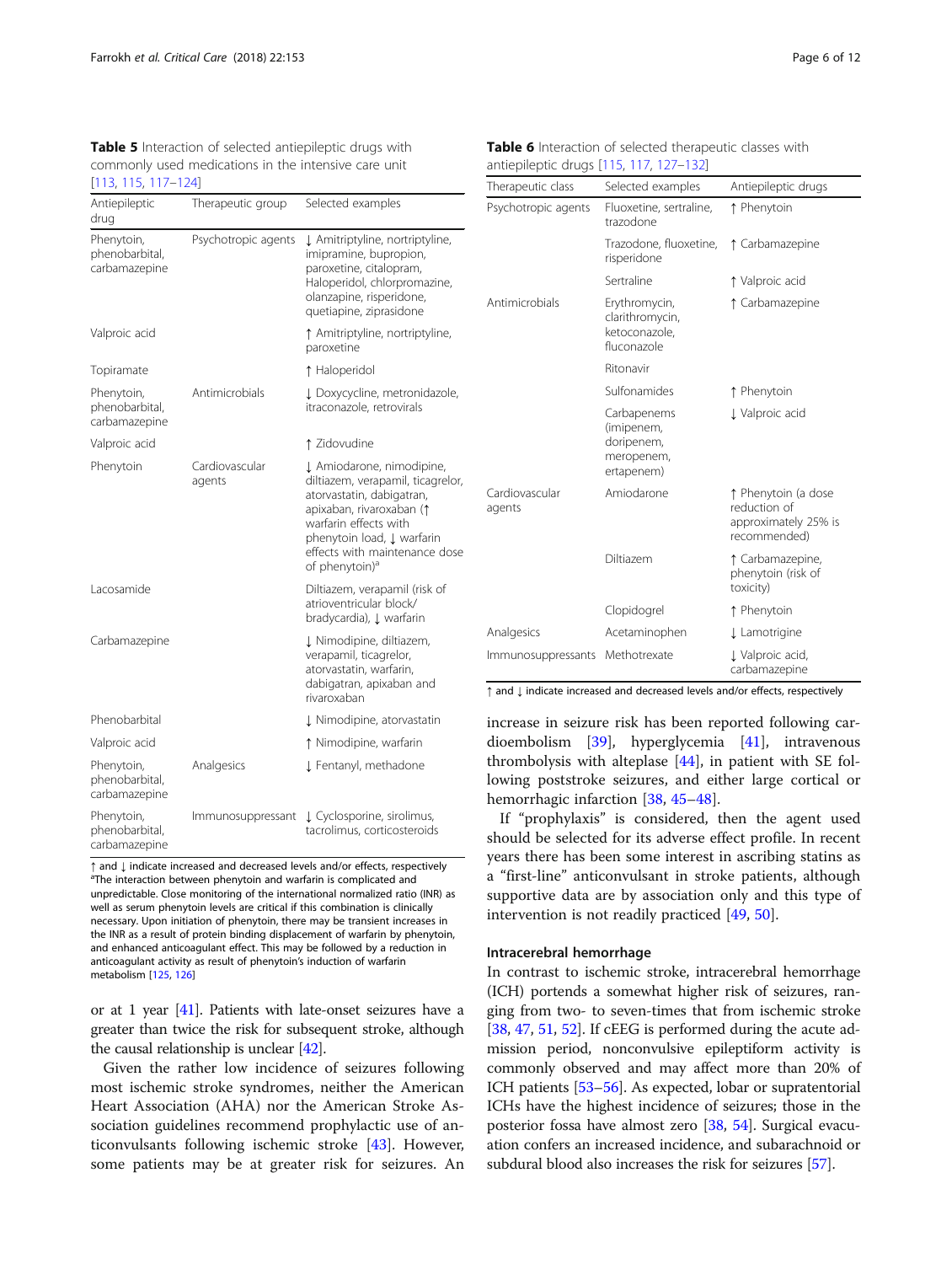Prophylactic anticonvulsant treatment in ICH patients is currently not strongly advocated. cEEG is suggested by some for ICH patients with a depressed mental status out of proportion to that expected for the severity of the stroke [\[58\]](#page-10-0). Levetiracetam has become the most widely prescribed agent despite a lack of evidence [\[59\]](#page-10-0), likely due to its ease of use. Uncontrolled study data have suggested that phenytoin confers worse outcomes than others (primarily against levetiracetam) [\[60](#page-10-0)–[62](#page-10-0)], but these data are not supported by other recent studies [[63](#page-10-0), [64\]](#page-10-0).

#### Subarachnoid hemorrhage

Early and late-onset seizures are observed in patients with subarachnoid hemorrhage (SAH). Risk factors include the severity of SAH, concomitant intracerebral or intraventricular blood, and treatment with craniotomy [[65](#page-10-0)]. A recent study noted a 10% incidence of seizures, with almost half (47%) occurring within the initial 24 h [\[66\]](#page-10-0). Interestingly, the use of prophylactic anticonvulsants did not reduce the overall risk. As seizures dramatically increase cerebral blood flow and blood pressure, rebleeding from a recently ruptured aneurysm during seizures may pose a serious risk.

Current guidelines from the AHA state that the use of anticonvulsants for a brief period is reasonable, without specific drug recommendation [[67](#page-10-0)]. Beyond the immediate posthemorrhagic period, routine use of anticonvulsants is advocated by the AHA only in patients with a high risk for delayed seizures, such as prior seizure, intracerebral hematoma, intractable hypertension, infarction, or middle cerebral artery aneurysm. The Neurocritical Care Society (NCS) specifically recommended against the routine use of phenytoin for prophylaxis [\[68](#page-10-0)].

#### Brain tumors

The incidence of seizures in cerebral malignancy broadly ranges from about 10% to as high as 90%, and is correlated with tumor type (glioma and oligodendroglioma being amongst the highest risk) and also the rate of progression, with slow growing tumors tending towards higher seizure incidence [\[69\]](#page-10-0). Prophylactic use of AEDs in brain tumors remains controversial. There are strikingly little data in support of seizure prophylaxis for brain tumor patients [[70](#page-10-0)–[72\]](#page-10-0), and guidelines by the AAN and the European Federation of Neurosciences do not support this practice [[73](#page-10-0), [74\]](#page-10-0). Since these guidelines were written prior to the widespread use of cEEG and prior to the introduction of newer, less toxic anticonvulsants (levetiracetam, lamotrigine, lacosamide, and so forth), some have suggested that such a recommendation should be reassessed [[75](#page-10-0)].

Whenever patients require adjuvant chemotherapy, it is prudent to avoid the use of potent CYP3A4 coenzyme inducers such as carbamazepine, phenytoin, and phenobarbital because of the risks of compromising concurrent chemotherapy [[74\]](#page-10-0). Based on more recent evidence,

more patients are being managed with levetiracetam than phenytoin or sodium valproate [[71](#page-10-0)], but evidence of superior efficacy remains absent [\[72](#page-10-0)].

## Cerebral venous and sinus thrombosis

Seizures manifest as a common presentation, occurring in 29% to 50% of patients with cerebral venous sinus thrombosis [\[76](#page-10-0), [77\]](#page-10-0). Approximately a third to one half of seizures occur early—as the presenting symptom or within 2 weeks of diagnosis, [[77](#page-10-0)–[79](#page-10-0)]. Despite the lack of controlled studies, prophylaxis appears prudent where forthcoming seizures appear highly probable. There is some evidence that early seizures are predictive of a remote epilepsy condition [\[80](#page-10-0)] but, in and of themselves, seizures in the context of cerebral venous sinus thrombosis do not appear to be associated with death or 6-month worse outcomes [[81](#page-10-0)].

#### Seizure control in the ICU

The widespread use of cEEG has made it apparent that seizures are more common in the ICU patients than previously thought, with estimates for seizures and SE ranging from 19% to 27% [[82](#page-10-0), [83](#page-10-0)]. Bauer and Trinka introduced the distinction between nonconvulsive status epilepticus (NCSE) proper and comatose NCSE [\[84](#page-10-0)]. This distinction is both important and useful as it acknowledges that treatment as well as prognosis are dependent on the underlying epileptic syndrome in the former, yet on the underlying cause of the coma in the latter. In the ICU patient population, the electrographic seizure patterns can be less distinct and harder to identify. Thus, a body of literature on the nature of, and the best treatment approach for, the "ictal-interictal continuum" has emerged and now dominates the literature. For recent reviews, see Sivaraju and Gilmore 2016 [\[85\]](#page-10-0) and Rodríguez et al. 2016 [\[86\]](#page-10-0).

As a general principle, the current consensus is that treatment of even a single ICU seizure should occur in order to prevent escalation into SE. Once airway, breathing, circulation, and "dextrose" (the "ABCDs") have been addressed, pharmacologic seizure treatment should occur immediately. Several authors suggest an algorithm that escalates from first-line to second-line treatment in the time span of 30 min [\[87](#page-10-0), [88](#page-10-0)]. Once urgent first- and second-line agents are prescribed during the first 30 min, persistent SE should be considered refractory, and this should prompt the use of intravenous anesthetic therapy. SE is a neurological emergency and swift intervention is of the essence. While convulsive and nonconvulsive SE should be initially approached in the same way, once the need for intubation arises it is generally accepted that NCSE may warrant a less aggressive and more individualized approach to treatment with anesthetic agents (third- line agents) compared with convulsive SE.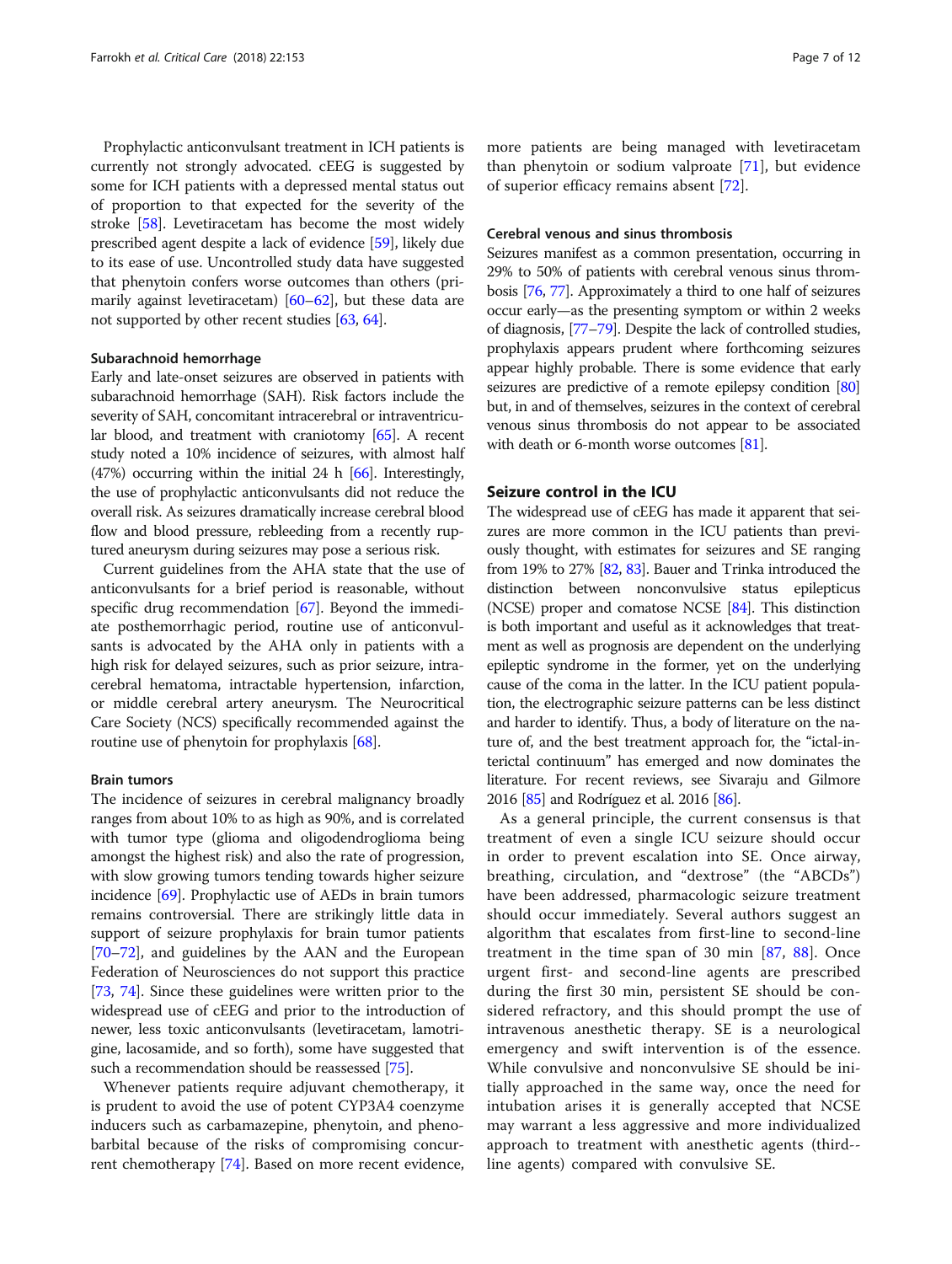Available evidence uniformly suggests that benzodiazepines remain the drugs of choice for the immediate control of seizures of any kind. The efficacy of intravenous lorazepam was demonstrated by Treiman et al. in 1998 [[89\]](#page-10-0). Lorazepam was most effective in the initial treatment of convulsive SE when compared with phenobarbital and diazepam plus phenytoin, although the latter were also effective. Other routes for the administration of benzodiazepines have successfully been explored, particularly for the therapy of seizures encountered outside the ICU. Silbergleit et al. reported that intramuscular midazolam was at least as safe and effective as intravenous lorazepam for prehospital seizure cessation [\[90](#page-10-0)], while McIntyre et al. demonstrated the efficacy of buccal midazolam [[91\]](#page-10-0).

Although an open-label use study purported to suggest equipoise between lorazepam and levetiracetam in the treatment of SE [\[92](#page-10-0)], a randomized, double-blind, placebo-controlled trial (SAMU Keppra Trial) failed to show benefit from adding intravenous levetiracetam to clonazepam in the treatment of generalized convulsive SE [\[93](#page-10-0)].

To monitor for ongoing seizure activity after convulsions may have ceased, cEEG is crucial. Second-line therapy for SE should be initiated within 30 min if first-line treatment has failed. Agents used as second-line therapy include fosphenytoin, valproic acid, phenobarbital, and levetiracetam. Evidence for the superiority of one over the other is generally lacking [[94](#page-10-0)]. Nonetheless, phenytoin has been the most studied drug in SE and is therefore often listed as the preferred choice over the others. Valproic acid is notable for being the only agent that has shown a trend towards superior efficacy in some studies but this has not been confirmed in a large-scale trial [\[95\]](#page-10-0). Levetiracetam has a favorable side-effect profile and is therefore increasingly prescribed as a second-line drug. Phenobarbital is often avoided due to its long half-life, although data support its efficacy [\[89](#page-10-0)]. Lacosamide has recently shown promise in small case studies [[96](#page-10-0)], while brivaracetam is currently under investigation [\[97\]](#page-10-0).

If second-line agents are ineffective, treatment is typically escalated to anesthetic agents. For patients in NCSE, however, the decision whether or not to intubate and sedate the patient will usually be made on a case-by-case basis. There is some evidence to suggest that uncontrolled NCSE will result in brain damage over time [\[98](#page-10-0)]. Furthermore, DeLorenzo et al. noted that persistent NCSE after convulsive status may carry a worse prognosis than other forms of nonconvulsive status and perhaps should be treated more aggressively, although the presence of NCSE may simply be a marker for more severe brain injury [\[99](#page-10-0)]. Agents used for continuous infusion are midazolam, propofol, and pentobarbital, with no data suggesting the superiority of one over the other [\[100](#page-10-0)]. Ultimately, it is important not only to treat the patient

with an anesthetic agent but to also continue maintenance therapy with appropriate AEDs to allow transition to a well-tolerated, long-term antiepileptic regimen.

# Drugs lowering seizure threshold

Polypharmacy is common in the ICU and can contribute to adverse drug effects such as seizures by lowering the seizure threshold or via drug-drug interactions that may reduce the blood concentration of an AED the patient may already be receiving (see the next section). Antibiotics, psychotropic agents, and analgesics have been all associated with seizures [\[101,](#page-10-0) [102\]](#page-11-0) (Table [7](#page-8-0)).

# Special therapeutic considerations

Extracorporeal removal of antiepileptic drugs Antiepileptic drug removal by renal replacement therapies

The renal route of elimination, low protein binding, low volume of distribution, and molecular weight are physiochemical factors that impact the propensity for drug removal via dialysis (Table [8\)](#page-8-0). Unfortunately, kinetic data on optimal dosing of AEDs in RRT are not readily available. Clearly such patients benefit from careful TDM and a multidisciplinary approach. There are extensive expert reviews available in the medical literature [\[103,](#page-11-0) [104\]](#page-11-0).

Intermittent hemodialysis The removal of most AEDs by intermittent hemodialysis (IHD) is usually well characterized in the drug's labeled prescribing information or other references. Two common drugs that are removed by IHD and for which data recommendations exist are levetiracetam and lacosamide. In addition, while phenobarbital is predominantly hepatically metabolized, some reports suggest partial elimination by IHD prompting several experts to suggest supplemental dosing after IHD and monitoring of serum drug levels [\[103,](#page-11-0) [105,](#page-11-0) [106\]](#page-11-0).

Continuous renal replacement therapy There is insufficient evidence to recommend clear dosing guidelines for AEDs in continuous renal replacement therapy (CRRT), and more research is needed to appropriately guide therapy. AEDs that are eliminated via IHD will also be eliminated by CRRT, often times even more so (depending on the duration of CRRT as well as the mode and flow rates) thereby requiring higher doses. For drugs where serum levels are available, TDM is indicated. Estimations of drug removal can be performed to estimate the removal of medications by CRRT based on flow rates, as well as drug and filter properties. The reader is referred to other resources for a more comprehensive discussion on these methods [[107](#page-11-0), [108](#page-11-0)]. A recent review of the literature proposed dosing recommendations based on AED protein binding and the extent of renal versus hepatic elimination [\[104\]](#page-11-0). This is a reasonable approach, although clinicians should also factor in CRRT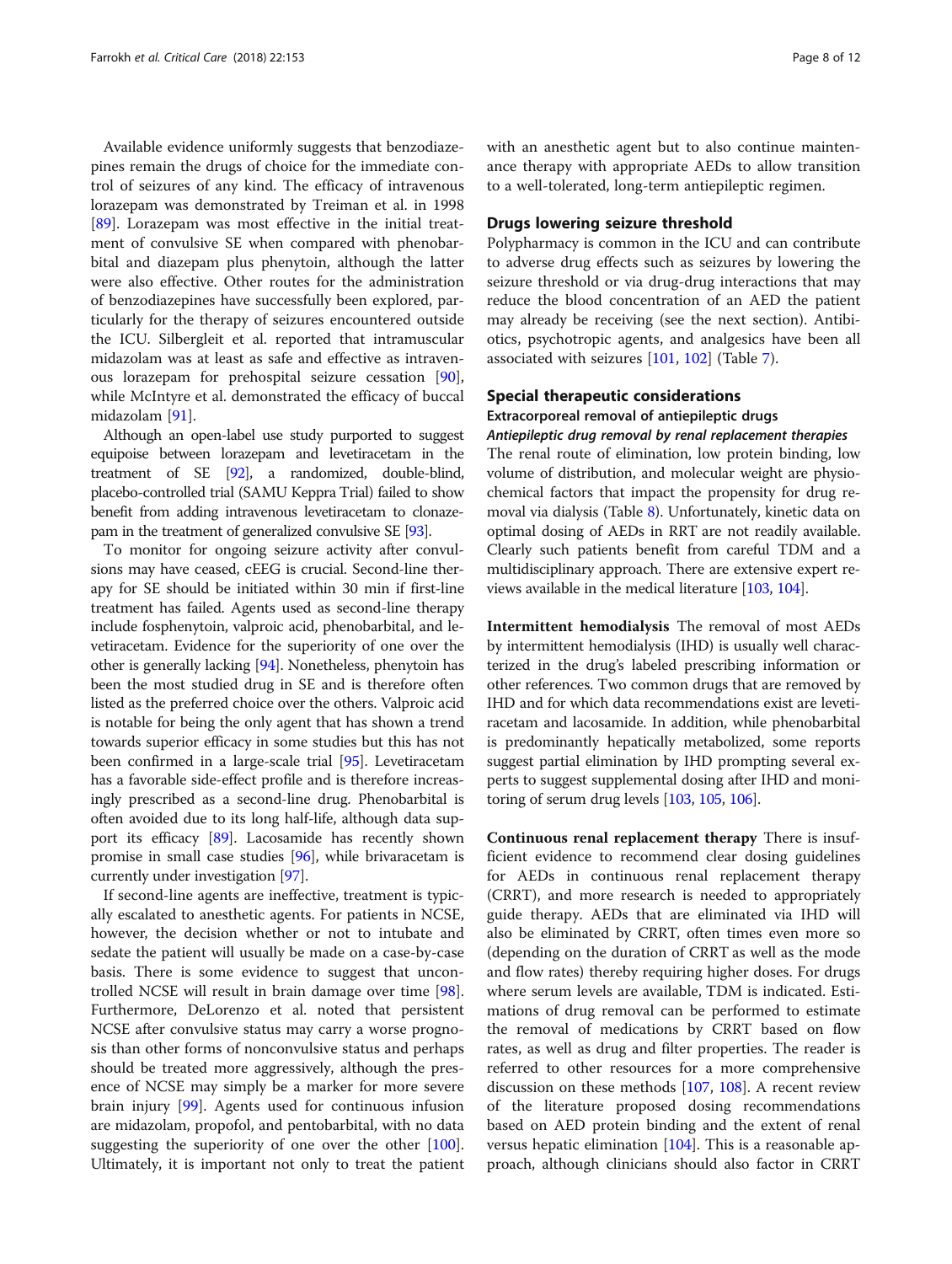| Antibiotics           | Psychotropic agents                                                       | Analgesics  | Neurostimulants | Miscellaneous agents |
|-----------------------|---------------------------------------------------------------------------|-------------|-----------------|----------------------|
| Cefepime              | Bupropion                                                                 | Meperidineb | Amantadine      | Baclofen             |
| Erythromycin          | Haloperidol                                                               | Tramadol    | Amphetamines    | Flumazenil           |
| Imipenem <sup>a</sup> | Phenothiazines                                                            |             | Bromocriptine   |                      |
| Isoniazid             | <b>SSRIS</b>                                                              |             |                 |                      |
| Levofloxacin          | <b>TCAs</b>                                                               |             |                 |                      |
| Linezolid             |                                                                           |             |                 |                      |
| Meropenem             |                                                                           |             |                 |                      |
| Metronidazole         |                                                                           |             |                 |                      |
| Penicillins           |                                                                           |             |                 |                      |
|                       | CCPL coloctive corotonin reuntake inhibitor. TCA tricyclic antidepressant |             |                 |                      |

<span id="page-8-0"></span>Table 7 Selected list of medications associated with lower seizure threshold [\[113](#page-11-0)]

SSRI selective serotonin reuptake inhibitor, TCA tricyclic antidepressant<br><sup>a</sup>Carbapenems have been reported to have the highest rate of seizure among all drugs

<sup>b</sup>Normeperidine, the active metabolite of meperidine, has been associated with seizures and accumulates in renal failure

flow rates, the clinical condition of the patient, and other factors into their clinical decision making accordingly.

#### Antiepileptic drug removal by plasmapheresis

In the neurocritical care unit, plasmapheresis (PLEX) is often employed to manage neuroautoimmune diseases. Unlike RRT, which removes the free fraction of a drug, PLEX removes whole plasma which includes both the free fraction of a drug as well as the protein-bound portion. Thus, a key factor in determining the whole body removal of a drug with PLEX is its volume of distribution. Other factors can include the duration/frequency of PLEX and exchange volume, as well as the rate of intercompartmental equilibration. In general, drugs with low volumes of distribution  $\left($  < 0.2 L/kg) predominantly reside in the vascular compartment and PLEX would be expected to remove a significant portion of the total body stores of these drugs. As for AEDs with high volumes of distribution such as phenytoin, PLEX appears to remove only about 2.5– 10% of total body phenytoin [[109](#page-11-0), [110](#page-11-0)].

# Antiepileptic drug removal by extracorporeal membrane oxygenation

Extracorporeal membrane oxygenation (ECMO) can impact the pharmacokinetics of drugs in a number

Table 8 Factors impacting drug removal by renal replacement therapies

| Drug-related factors                  | RRT-related factors                              |
|---------------------------------------|--------------------------------------------------|
| • Low protein binding                 | • Mode of dialysis (CRRT vs. IHD vs.<br>others)  |
| • Low volume of distribution          | • RRT filter membrane (sieving<br>coefficient)   |
| • Predominantly renally<br>eliminated | • Dialysis prescription (mode and flow<br>rates) |
| • Low molecular weight                | • Duration/frequency of renal<br>replacement     |

CRRT continuous renal replacement therapy, IHD intermittent hemodialysis, RRT renal replacement therapy

of ways. ECMO circuits are well known to sequester drugs given the large surface area of the tubing and membranes which can result in an increase in the volume of distribution initially [[111](#page-11-0)], while later releasing the drug into the circulation resulting in an unpredictable effect [[112](#page-11-0)]. Lipophilic and highly protein-bound drugs are considered to be particularly vulnerable, but other physiochemical factors such as molecular weight, protein binding, and ionization may all play a role [[113\]](#page-11-0). In addition, ECMO is typically associated with reduced drug clearance as a result of alterations of end-organ perfusion. ECMO is also often combined with some form of RRT, further complicating predictability. One case report suggests ECMO has little impact on the disposition of levetiracetam (which has a low volume of distribution and low protein binding) [[114](#page-11-0)]. Where available, clinicians should monitor serum levels to guide dosing in patients on AEDs.

# Conclusion

Selection of the most appropriate AED in the ICU setting can be challenging for a variety of reasons. Older AEDs such as phenytoin, valproic acid, and phenobarbital are often used by clinicians due to their familiarity with these agents, intravenous formulations, and availability of evidence in certain clinical scenarios. Despite this, adverse effects of these agents, drug-drug interactions, and the need for TDM may limit their use. Newer agents such as levetiracetam and lacosamide are gaining popularity due to their relatively safe AED profile, fewer drug-drug interactions, and lack of need for TDM. The efficacy of these agents for seizure prophylaxis and as second-line treatment for SE, however, should be further evaluated in large randomized clinical trials.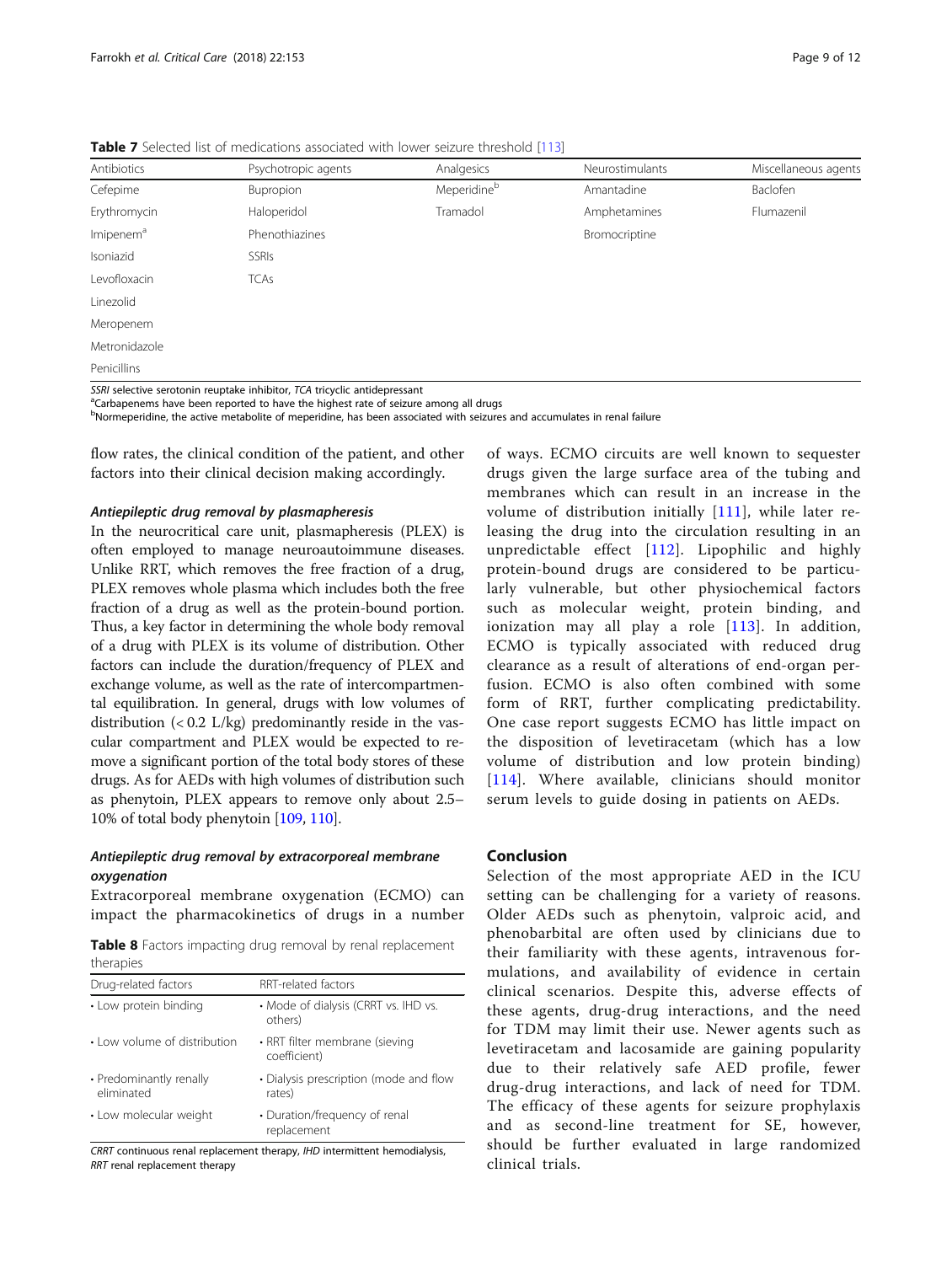#### <span id="page-9-0"></span>Abbreviations

AAN: American Academy of Neurology; AED: Antiepileptic drug; AHA: American Heart Association; cEEG: Continuous electroencephalography; CRRT: Continuous renal replacement therapy; CYP450: Cytochrome P450; ECMO: Extracorporeal membrane oxygenation; EEG: Electroencephalography; GABA: Gamma-aminobutyric acid; ICH: Intracerebral hemorrhage; ICP: Intracranial pressure; ICU: Intensive care unit; IHD: Intermittent hemodialysis; NCSE: Nonconvulsive status epilepticus; PLEX: Plasmapheresis; RRT: Renal replacement therapy; SAH: Subarachnoid hemorrhage; SE: Status epilepticus; TBI: Traumatic brain injury; TDM: Therapeutic drug monitoring

#### Availability of data and materials

Data sharing is not applicable to this article as no datasets were generated or analyzed during the current study.

#### Authors' contributions

SF participated in the design of this work and started the outlines of this review article. In addition, she independently worked on the pharmacokinetics/ pharmacodynamics section, drug monitoring, drugs lowering the seizure threshold, abstract, conclusion, and the references. PT-F participated in the design and outlines of this review paper. He also independently created the table on AED-AED drug interactions. EKR independently wrote the section on the seizure control in the ICU and reviewed all other sections as well. JJL independently wrote the section on special therapeutic considerations and helped with the design of the manuscript. MAM independently worked on seizure prevention in the ICU and reviewed the manuscript for format, word count, and references. All authors have read and approved the manuscript.

# Ethics approval and consent to participate

Not applicable.

#### Competing interests

The authors declare that they have no competing interests.

#### Publisher's Note

Springer Nature remains neutral with regard to jurisdictional claims in published maps and institutional affiliations.

#### Author details

<sup>1</sup>Department of Pharmacy, The Johns Hopkins Hospital, 600 N. Wolfe Street, Carnegie 180, Baltimore, MD 21287, USA. <sup>2</sup>Department of Neurology, The Johns Hopkins Hospital, Baltimore, MD, USA. <sup>3</sup>Department of Anesthesiology and Critical Care Medicine, The Johns Hopkins Hospital, Baltimore, MD, USA. 4 Department of Medicine, Virginia Commonwealth University School of Medicine, INOVA Campus, Falls Church, VA, USA.

### Received: 24 January 2018 Accepted: 14 May 2018 Published online: 07 June 2018

#### References

- 1. Varelas PN, Spanaki MV, Mirski MA. Seizures and the neurosurgical intensive care unit. Neurosurg Clin N Am. 2013;24(3):393–406.
- 2. Voils SA, Human T, Brophy GM. Adverse neurologic effects of medications commonly used in the intensive care unit. Crit Care Clin. 2014;30(4):795– 811.
- 3. Lee JW, Dworetzky B. Rational polytherapy with antiepileptic drugs. Pharmaceuticals. 2010;3(8):2362–79.
- 4. Boucher BA, Hanes SD. Pharmacokinetic alterations after severe head injury. Clin Pharmacokinet. 1998;35(3):209–21.
- 5. Boucher BA, et al. Phenytoin pharmacokinetics in critically ill trauma patients. Clin Pharmacol Ther. 1988;44(6):675–83.
- 6. McKindley DS, et al. Effect of acute phase response on phenytoin metabolism in neurotrauma patients. J Clin Pharmacol. 1997;37(2):129–39.
- 7. Arpino PA, Greer DM. Practical pharmacologic aspects of therapeutic hypothermia after cardiac arrest. Pharmacotherapy. 2008;28(1):102–11.
- 8. Bauer LA. Phenytoin/fosphenytoin. In: Applied clinical pharmacokinetics, 3e. New York: McGraw-Hill Medical; 2015.
- 9. Spengler RF, et al. Severe soft-tissue injury following intravenous infusion of phenytoin: Patient and drug administration risk factors. Arch Intern Med. 1988;148(6):1329–33.
- 10. Millares-Sipin CA, Alafris A, Cohen H. Phenytoin and fosphenytoin, in casebook. In: Cohen H, editor. Clinical pharmacokinetics and drug dosing. New York: McGraw-Hill Education; 2015.
- 11. Bauer LA. Valproic acid. In: Applied clinical pharmacokinetics, 3e. New York: McGraw-Hill Medical; 2015.
- 12. Bauer LA, et al. Valproic acid clearance: unbound fraction and diurnal variation in young and elderly adults. Clin Pharmacol Ther. 1985;37(6):697–700.
- 13. Mirski MA, Williams MA, Hanley DF. Prolonged pentobarbital and phenobarbital coma for refractory generalized status epilepticus. Crit Care Med. 1995;23(2):400–4.
- 14. Rogers SJ, Cavazos JE. Chapter 40. Epilepsy. In: DiPiro JT, et al., editors. Pharmacotherapy: a pathophysiologic approach, 9e. New York: The McGraw-Hill Companies; 2014.
- 15. Bauer LA. Phenobarbital/primidone. In: Applied clinical pharmacokinetics, 3e. New York: McGraw-Hill Medical; 2015.
- 16. Eisenberg HM, et al. High-dose barbiturate control of elevated intracranial pressure in patients with severe head injury. J Neurosurg. 1988;69(1):15–23.
- 17. Wermeling DP, et al. Pentobarbital pharmacokinetics in patients with severe head injury. Drug Intell Clin Pharm. 1987;21(5):459–63.
- 18. Huynh F, Mabasa VH, Ensom MH. A critical review: does thiopental continuous infusion warrant therapeutic drug monitoring in the critical care population? Ther Drug Monit. 2009;31(2):153–69.
- 19. Kwan P, Brodie MJ. Combination therapy in epilepsy. Drugs. 2006;66(14): 1817–29.
- 20. Kwan P, Brodie MJ. Effectiveness of first antiepileptic drug. Epilepsia. 2001; 42(10):1255–60.
- 21. Temkin NR. Preventing and treating posttraumatic seizures: the human experience. Epilepsia. 2009;50(s2):10–3.
- 22. Herman ST. Epilepsy after brain insult targeting epileptogenesis. Neurology. 2002;59(9 suppl 5):S21–6.
- 23. Pitkänen A, Bolkvadze T. Head trauma and epilepsy. Epilepsia. 2010;51(s5):31.
- 24. Traumatic Brain Injury. Available from: [http://www.cdc.gov/](http://www.cdc.gov/TraumaticBrainInjury/index.html) [TraumaticBrainInjury/index.html.](http://www.cdc.gov/TraumaticBrainInjury/index.html) Accessed 14 Jan 2018. 25. Lee S-T, et al. Early seizures after moderate closed head injury. Acta
- Neurochir. 1995;137(3–4):151–4.
- 26. Frey LC. Epidemiology of posttraumatic epilepsy: a critical review. Epilepsia. 2003;44(s10):11–7.
- 27. Temkin NR, et al. A randomized, double-blind study of phenytoin for the prevention of post-traumatic seizures. N Engl J Med. 1990;323(8):497–502.
- 28. Schierhout G, Roberts I. Prophylactic antiepileptic agents after head injury: a systematic review. J Neurol Neurosurg Psychiatry. 1998;64(1):108–12.
- 29. Chang BS, Lowenstein DH. Antiepileptic drug prophylaxis in severe traumatic brain injury. Neurology. 2003;61(8):1162.
- 30. Bratton S, et al. Guidelines for the management of severe traumatic brain injury. XIII Antiseizure prophylaxis. J Neurotrauma. 2006;24:S83–6.
- 31. Sundararajan K, et al. Anti-seizure prophylaxis in critically ill patients with traumatic brain injury in an intensive care unit. Anaesth Intensive Care. 2015;43(5):646–51.
- 32. Cranley MR, Craner M, McGilloway E. Antiepileptic prophylaxis following severe traumatic brain injury within a military cohort. J R Army Med Corps. 2015;162:109–14.
- 33. Cotton BA, et al. Cost-utility analysis of levetiracetam and phenytoin for posttraumatic seizure prophylaxis. J Trauma Acute Care Surg. 2011;71(2): 375–9.
- 34. Jones KE, et al. Levetiracetam versus phenytoin for seizure prophylaxis in severe traumatic brain injury. Neurosurg Focus. 2008;25(4):E3.
- 35. Zangbar B, et al. Levetiracetam prophylaxis for post-traumatic brain injury seizures is ineffective: a propensity score analysis. World J Surg. 2016;40(11): 2667–72.
- 36. Szaflarski JP, et al. Prospective, randomized, single-blinded comparative trial of intravenous levetiracetam versus phenytoin for seizure prophylaxis. Neurocrit Care. 2010;12(2):165–72.
- 37. Temkin NR, et al. Valproate therapy for prevention of posttraumatic seizures: a randomized trial. J Neurosurg. 1999;91(4):593–600.
- 38. Bladin CF, et al. Seizures after stroke: a prospective multicenter study. Arch Neurol. 2000;57(11):1617–22.
- 39. Szaflarski JP, et al. Incidence of seizures in the acute phase of stroke: a population-based study. Epilepsia. 2008;49(6):974–81.
- 40. Bryndziar T, et al. Seizures following ischemic stroke: frequency of occurrence and impact on outcome in a long-term population-based study. J Stroke Cerebrovasc Dis. 2016;25(1):150–6.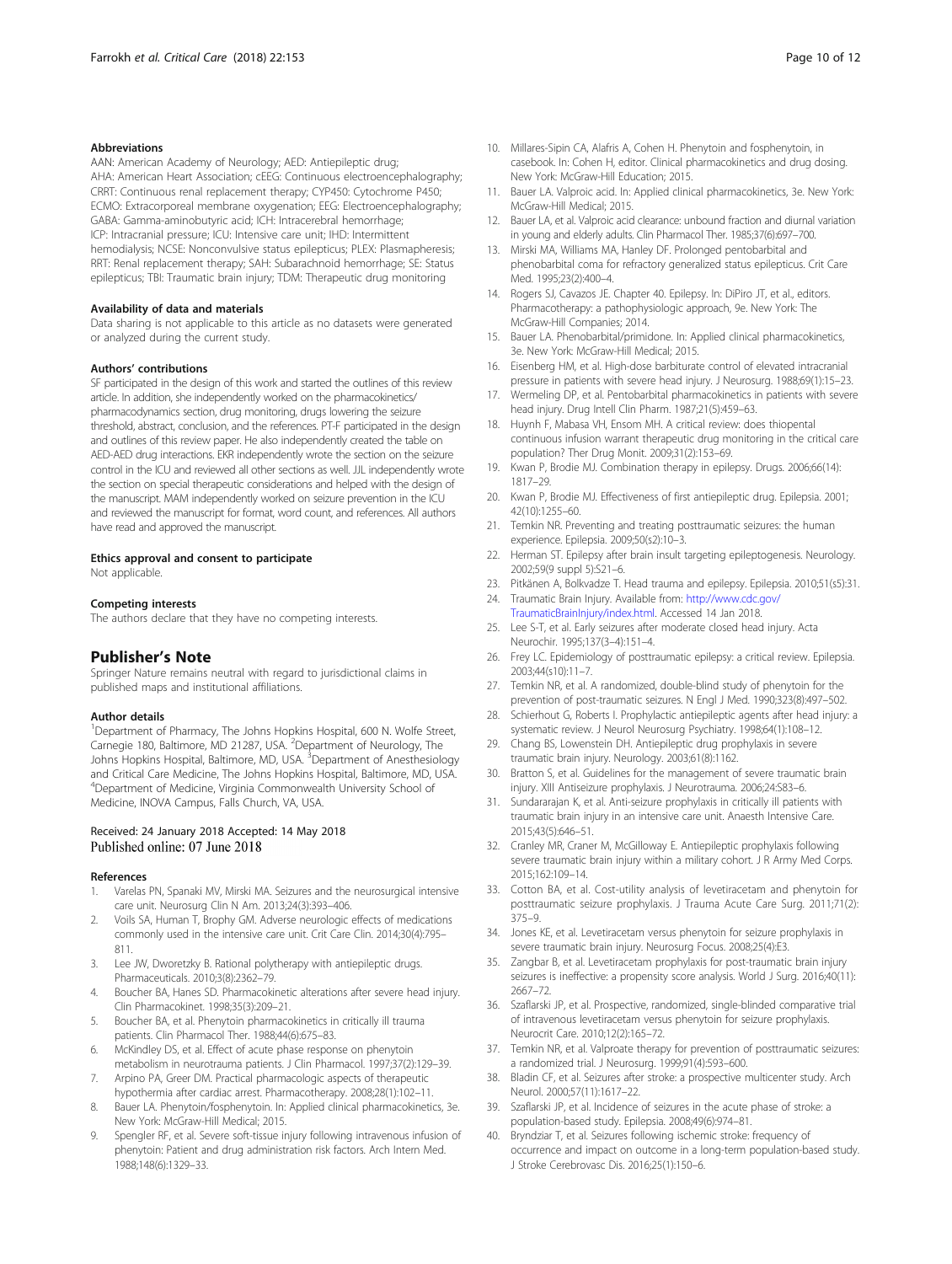- <span id="page-10-0"></span>41. Hamidou B, et al. Prognostic value of early epileptic seizures on mortality and functional disability in acute stroke: the Dijon Stroke Registry (1985– 2010). J Neurol. 2013;260(4):1043–51.
- 42. Cleary P, Shorvon S, Tallis R. Late-onset seizures as a predictor of subsequent stroke. Lancet. 2004;363(9416):1184–6.
- 43. Jauch EC, et al. Guidelines for the early management of patients with acute ischemic stroke. Stroke. 2013;44(3):870–947.
- 44. Alvarez V, et al. Acute seizures in acute ischemic stroke: does thrombolysis have a role to play? J Neurol. 2013;260(1):55–61.
- 45. Reith J, et al. Seizures in acute stroke: predictors and prognostic significance. The Copenhagen Stroke Study. 1997;28(8):1585–9.
- 46. Lamy C, et al. Early and late seizures after cryptogenic ischemic stroke in young adults. Neurology. 2003;60(3):400–4.
- 47. Beghi E, et al. Incidence and predictors of acute symptomatic seizures after stroke. Neurology. 2011;77(20):1785–93.
- 48. Rumbach L, et al. Status epilepticus in stroke: report on a hospital-based stroke cohort. Neurology. 2000;54(2):350.
- 49. Guo J, et al. Statin treatment reduces the risk of poststroke seizures. Neurology. 2015;85(8):701–7.
- 50. Siniscalchi A, Mintzer S. Statins for poststroke seizures: the first antiepileptogenic agent? Neurology. 2015;85:661–2.
- 51. Lahti A-M, et al. Poststroke epilepsy in long-term survivors of primary intracerebral hemorrhage. Neurology. 2017;88(23):2169–75.
- 52. Giroud M, et al. Early seizures after acute stroke: a study of 1,640 cases. Epilepsia. 1994;35(5):959–64.
- 53. Vespa PM, et al. Acute seizures after intracerebral hemorrhage: a factor in progressive midline shift and outcome. Neurology. 2003;60(9):1441–6.
- 54. Faught E, et al. Seizures after primary intracerebral hemorrhage. Neurology. 1989;39(8):1089.
- 55. Tatu L, et al. Primary intracerebral hemorrhages in the Besancon stroke registry. Eur Neurol. 2000;43(4):209–14.
- 56. Claassen J, et al. Electrographic seizures and periodic discharges after intracerebral hemorrhage. Neurology. 2007;69(13):1356–65.
- 57. Garrett MC, et al. Predictors of seizure onset after intracerebral hemorrhage and the role of long-term antiepileptic therapy. J Crit Care. 2009;24(3):335–9.
- 58. Morgenstern LB, et al. Guidelines for the management of spontaneous intracerebral hemorrhage. A guideline for healthcare professionals from the American Heart Association/American Stroke Association. Stroke. 2010;41:2108–29.
- 59. Naidech AM, et al. Evolving use of seizure medications after intracerebral hemorrhage: a multicenter study. Neurology. 2017;88(1):52–6.
- 60. Naidech AM, et al. Anticonvulsant use and outcomes after intracerebral hemorrhage. Stroke. 2009;40(12):3810–5.
- 61. Messé SR, et al. Prophylactic antiepileptic drug use is associated with poor outcome following ICH. Neurocrit Care. 2009;11(1):38–44.
- 62. Gilmore EJ, et al. Review of the utility of prophylactic anticonvulsant use in critically ill patients with intracerebral hemorrhage. Stroke. 2016; 47(10):2666–72.
- 63. Sheth KN, et al. Prophylactic antiepileptic drug use and outcome in the ethnic/racial variations of intracerebral hemorrhage study. Stroke. 2015; 46(12):3532–5.
- 64. Zandieh A, et al. Prophylactic use of antiepileptic drugs in patients with spontaneous intracerebral hemorrhage. J Stroke Cerebrovasc Dis. 2016;25(9): 2159–66.
- 65. Maciel CB, Gilmore EJ. Seizures and epileptiform patterns in SAH and their relation to outcomes. J Clin Neurophysiol. 2016;33(3):183–95.
- 66. Panczykowski D, et al. Prophylactic antiepileptics and seizure incidence following subarachnoid hemorrhage. Stroke. 2016;47(7):1754–60.
- 67. Connolly ES, et al. Guidelines for the management of aneurysmal subarachnoid hemorrhage. Stroke. 2012;43:1711–37.
- 68. Diringer MN, et al. Critical care management of patients following aneurysmal subarachnoid hemorrhage: recommendations from the Neurocritical Care Society's Multidisciplinary Consensus Conference. Neurocrit Care. 2011;15(2):211.
- 69. Bauer R, et al. Treatment of epileptic seizures in brain tumors: a critical review. Neurosurg Rev. 2014;37(3):381–8.
- 70. Garbossa D, et al. A retrospective two-center study of antiepileptic prophylaxis in patients with surgically treated high-grade gliomas. Neurol India. 2013;61(2):131.
- 71. Kruer RM, et al. Changing trends in the use of seizure prophylaxis after traumatic brain injury: a shift from phenytoin to levetiracetam. J Crit Care. 2013;28(5):883. e9-883. e13
- 72. Zafar SN, et al. Phenytoin versus leviteracetam for seizure prophylaxis after brain injury—a meta analysis. BMC Neurol. 2012;12(1):30.
- 73. Glantz M, et al. Practice parameter: anticonvulsant prophylaxis in patients with newly diagnosed brain tumors. Report of the Quality Standards Subcommittee of the American Academy of Neurology. Neurology. 2000; 54(10):1886–93.
- 74. Soffietti R, et al. Guidelines on management of low-grade gliomas: report of an EFNS–EANO Task Force. Eur J Neurol. 2010;17(9):1124–33.
- 75. Wychowski T, et al. Considerations in prophylaxis for tumor-associated epilepsy: prevention of status epilepticus and tolerability of newer generation AEDs. Clin Neurol Neurosurg. 2013;115(11):2365–9.
- 76. Masuhr F, et al. Risk and predictors of early epileptic seizures in acute cerebral venous and sinus thrombosis. Eur J Neurol. 2006;13(8):852–6.
- 77. Ferro J, et al. Seizures in cerebral vein and dural sinus thrombosis. Cerebrovasc Dis. 2003;15:78–83.
- Ferro JM, et al. Early seizures in cerebral vein and dural sinus thrombosis. Stroke. 2008;39(4):1152–8.
- 79. Mahale R, et al. Acute seizures in cerebral venous sinus thrombosis: what predicts it? Epilepsy Res. 2016;123:1–5.
- 80. Davoudi V, Saadatnia M. Risk factors for remote seizure development in patients with cerebral vein and dural sinus thrombosis. Seizure. 2014; 23(2):135–9.
- 81. Kalita J, Chandra S, Misra UK. Significance of seizure in cerebral venous sinus thrombosis. Seizure. 2012;21(8):639–42.
- Claassen J, et al. Detection of electrographic seizures with continuous EEG monitoring in critically ill patients. Neurology. 2004;62(10):1743–8.
- 83. Westover MB, et al. The probability of seizures during EEG monitoring in critically ill adults. Clin Neurophysiol. 2015;126(3):463–71.
- 84. Bauer G, Trinka E. Nonconvulsive status epilepticus and coma. Epilepsia. 2010;51(2):177–90.
- 85. Sivaraju A, Gilmore EJ. Understanding and managing the ictal-interictal continuum in neurocritical care. Curr Treat Options Neurol. 2016;18(2):8.
- 86. Rodríguez V, Rodden MF, LaRoche SM. Ictal–interictal continuum: a proposed treatment algorithm. Clin Neurophysiol. 2016;127(4):2056–64.
- 87. Costello DJ, Cole AJ. Treatment of acute seizures and status epilepticus. J Intensive Care Med. 2007;22(6):319–47.
- 88. Billington M, Kandalaft OR, Aisiku IP. Adult status epilepticus: a review of the prehospital and emergency department management. J Clin Med. 2016;5(9):74.
- 89. Treiman DM, et al. A comparison of four treatments for generalized convulsive status epilepticus. N Engl J Med. 1998;339(12):792–8.
- 90. Silbergleit R, et al. Intramuscular versus intravenous therapy for prehospital status epilepticus. N Engl J Med. 2012;366(7):591–600.
- 91. McIntyre J, et al. Safety and efficacy of buccal midazolam versus rectal diazepam for emergency treatment of seizures in children: a randomised controlled trial. Lancet. 2005;366(9481):205–10.
- 92. Misra U, Kalita J, Maurya P. Levetiracetam versus lorazepam in status epilepticus: a randomized, open labeled pilot study. J Neurol. 2012; 259(4):645–8.
- 93. Navarro V, et al. Prehospital treatment with levetiracetam plus clonazepam or placebo plus clonazepam in status epilepticus (SAMUKeppra): a randomised, double-blind, phase 3 trial. Lancet Neurol. 2016;15(1):47–55.
- 94. Brophy G, et al. Neurocritical Care Society Status Epilepticus Guideline Neurocrit Care Writing Committee. Guidelines for the evaluation and management of status epilepticus. Neurocrit Care. 2012;17:3–23.
- 95. Misra U, Kalita J, Patel R. Sodium valproate vs phenytoin in status epilepticus: a pilot study. Neurology. 2006;67(2):340–2.
- 96. Höfler J, Trinka E. Lacosamide as a new treatment option in status epilepticus. Epilepsia. 2013;54(3):393–404.
- 97. Strzelczyk A, et al. Treatment of refractory and super-refractory status epilepticus with brivaracetam: A cohort study from two German university hospitals. Epilepsy Behav. 2017;70:177–81.
- 98. Hirsch LJ, Gaspard N. Status epilepticus CONTINUUM: lifelong learning in neurology. Continuum. 2013;19(3, Epilepsy):767–94.
- 99. DeLorenzo R, et al. Persistent nonconvulsive status epilepticus after the control of convulsive status epilepticus. Epilepsia. 1998;39(8):833–40.
- 100. Rossetti AO, Lowenstein DH. Management of refractory status epilepticus in adults: still more questions than answers. Lancet Neurol. 2011;10(10):922–30.
- 101. Miller AD, et al. Epileptogenic potential of carbapenem agents: mechanism of action, seizure rates, and clinical considerations. Pharmacotherapy. 2011; 31(4):408–23.